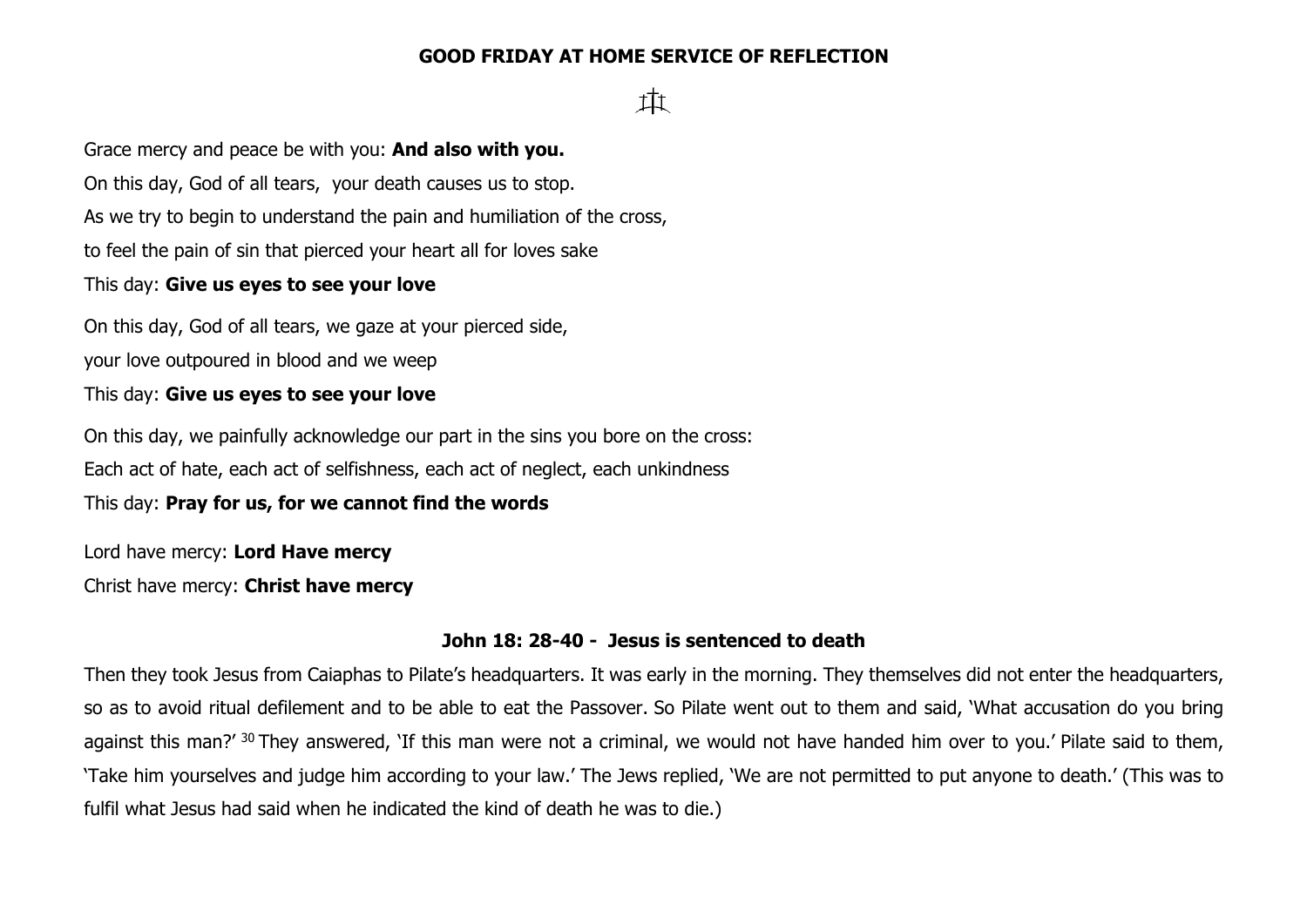Then Pilate entered the headquarters again, summoned Jesus, and asked him, 'Are you the King of the Jews?' Jesus answered, 'Do you ask this on your own, or did others tell you about me?' Pilate replied, 'I am not a Jew, am I? Your own nation and the chief priests have handed you over to me. What have you done?' Jesus answered, 'My kingdom is not from this world. If my kingdom were from this world, my followers would be fighting to keep me from being handed over to the Jews. But as it is, my kingdom is not from here.' Pilate asked him, 'So you are a king?' Jesus answered, 'You say that I am a king. For this I was born, and for this I came into the world, to testify to the truth. Everyone who belongs to the truth listens to my voice.' Pilate asked him, 'What is truth?'

After he had said this, he went out to the Jews again and told them, 'I find no case against him. But you have a custom that I release someone for you at the Passover. Do you want me to release for you the King of the Jews?' They shouted in reply, 'Not this man, but Barabbas!' Now Barabbas was a bandit.

#### **silent reflection**

#### **John 19: 1- 16 - Jesus receives a crown of thorns**

Then Pilate took Jesus and had him flogged. And the soldiers wove a crown of thorns and put it on his head, and they dressed him in a purple robe. They kept coming up to him, saying, 'Hail, King of the Jews!' and striking him on the face. Pilate went out again and said to them, 'Look, I am bringing him out to you to let you know that I find no case against him.' So Jesus came out, wearing the crown of thorns and the purple robe. Pilate said to them, 'Here is the man!' When the chief priests and the police saw him, they shouted, 'Crucify him! Crucify him!' Pilate said to them, 'Take him yourselves and crucify him; I find no case against him.' The Jews answered him, 'We have a law, and according to that law he ought to die because he has claimed to be the Son of God.'

Now when Pilate heard this, he was more afraid than ever. He entered his headquarters again and asked Jesus, 'Where are you from?' But Jesus gave him no answer. Pilate therefore said to him, 'Do you refuse to speak to me? Do you not know that I have power to release you, and power to crucify you?' Jesus answered him, 'You would have no power over me unless it had been given you from above; therefore the one who handed me over to you is guilty of a greater sin.' From then on Pilate tried to release him, but the Jews cried out, 'If you release this man, you are no friend of the emperor. Everyone who claims to be a king sets himself against the emperor.'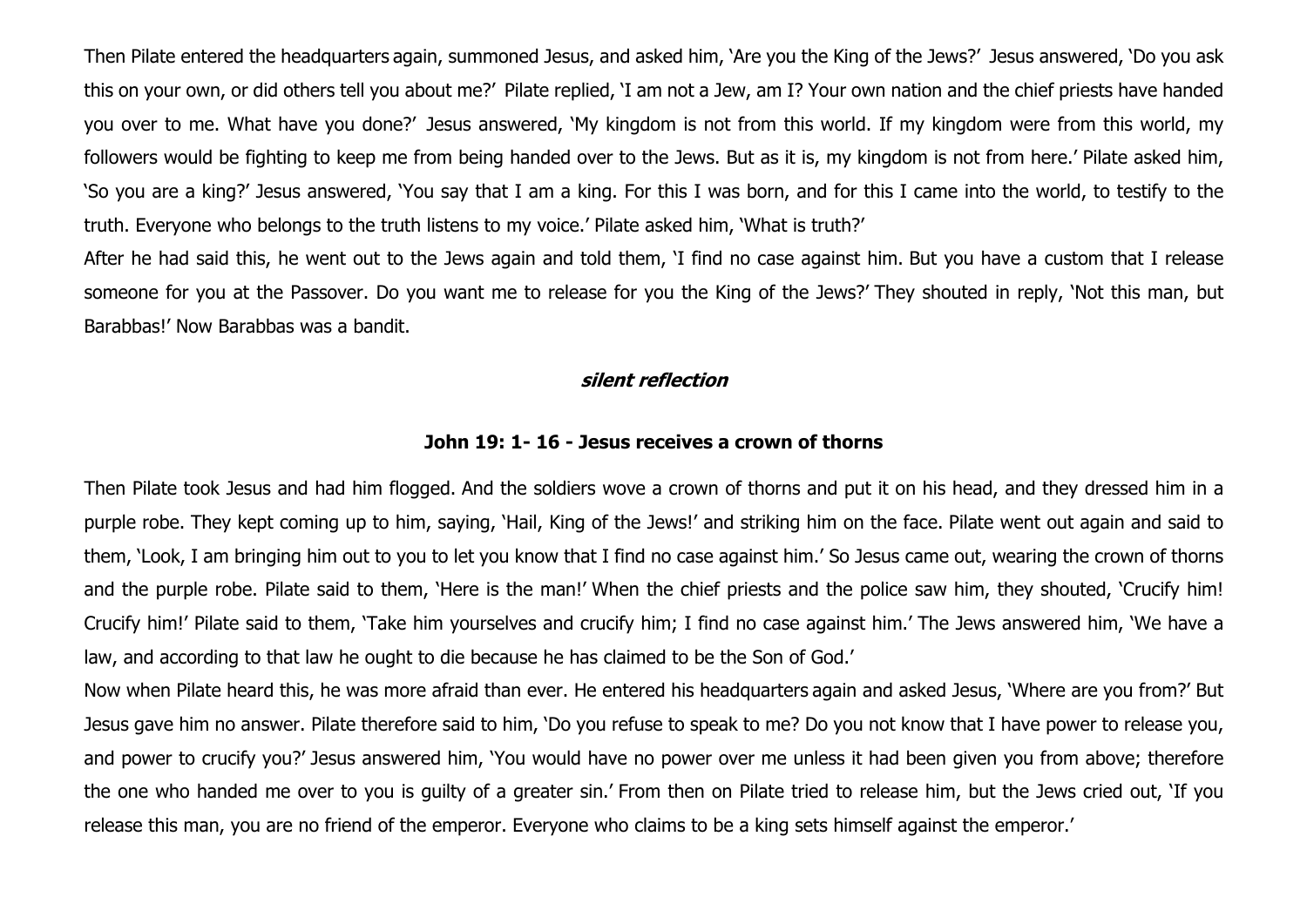When Pilate heard these words, he brought Jesus outside and sat on the judge's bench at a place called The Stone Pavement, or in Hebrew Gabbatha. Now it was the day of Preparation for the Passover; and it was about noon. He said to the Jews, 'Here is your King!' They cried out, 'Away with him! Away with him! Crucify him!' Pilate asked them, 'Shall I crucify your King?' The chief priests answered, 'We have no king but the emperor.' Then he handed him over to them to be crucified.

#### **silent reflection**

## **John 19: 16b -25a - Jesus is crucified**

So they took Jesus; and carrying the cross by himself, he went out to what is called The Place of the Skull, which in Hebrew is called Golgotha. There they crucified him, and with him two others, one on either side, with Jesus between them. <sup>19</sup> Pilate also had an inscription written and put on the cross. It read, 'Jesus of Nazareth, the King of the Jews.' Many of the Jews read this inscription, because the place where Jesus was crucified was near the city; and it was written in Hebrew, in Latin, and in Greek. Then the chief priests of the Jews said to Pilate, 'Do not write, "The King of the Jews", but, "This man said, I am King of the Jews."' Pilate answered, 'What I have written I have written.' When the soldiers had crucified Jesus, they took his clothes and divided them into four parts, one for each soldier. They also took his tunic; now the tunic was seamless, woven in one piece from the top. So they said to one another, 'Let us not tear it, but cast lots for it to see who will get it.' This was to fulfil what the scripture says, 'They divided my clothes among themselves, and for my clothing they cast lots.' And that is what the soldiers did.

## **silent reflection**

#### **John 19: 25b-37 - Jesus dies**

Meanwhile, standing near the cross of Jesus were his mother, and his mother's sister, Mary the wife of Clopas, and Mary Magdalene. When Jesus saw his mother and the disciple whom he loved standing beside her, he said to his mother, 'Woman, here is your son.' Then he said to the disciple, 'Here is your mother.' And from that hour the disciple took her into his own home.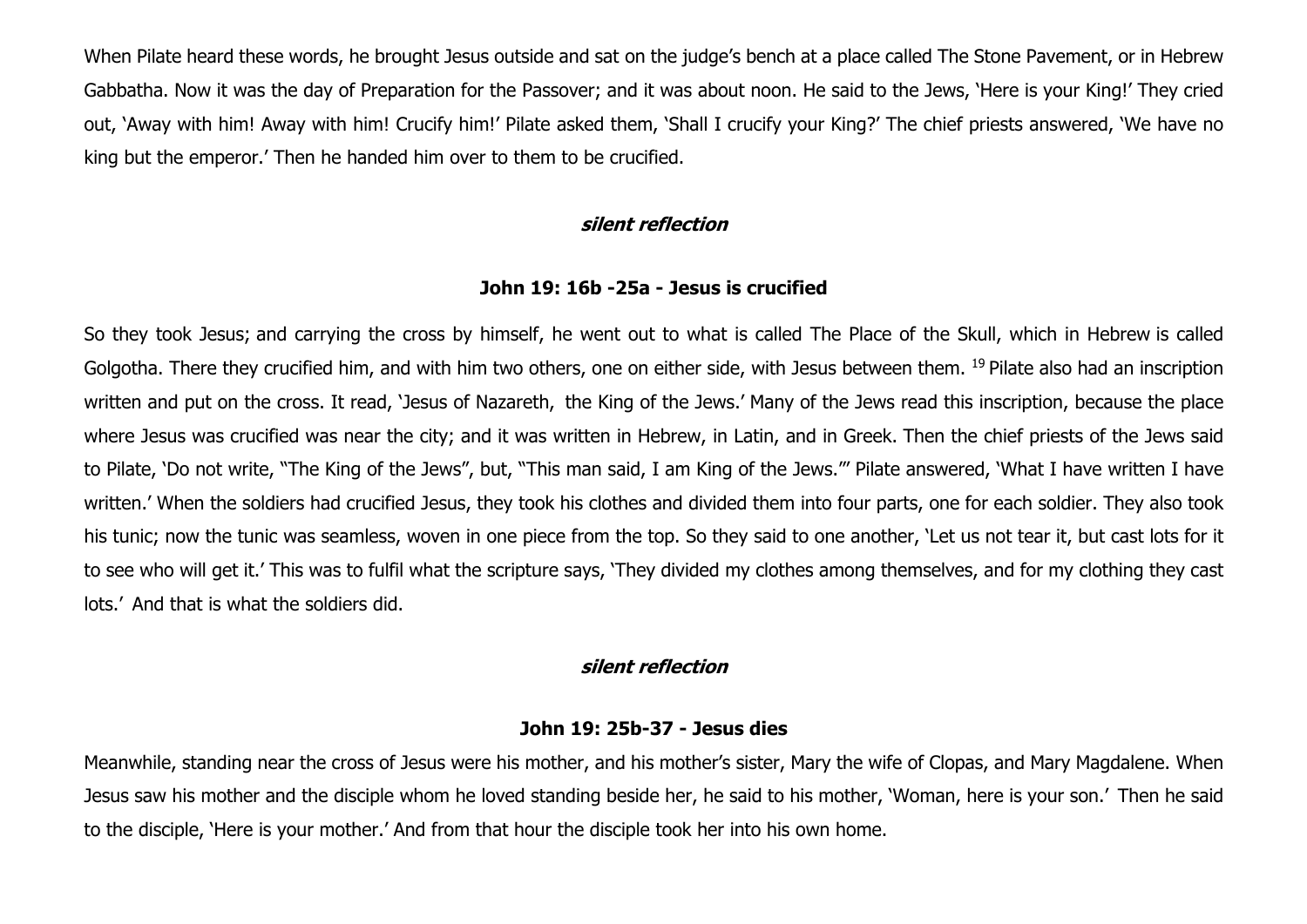After this, when Jesus knew that all was now finished, he said (in order to fulfil the scripture), 'I am thirsty.' A jar full of sour wine was standing there. So they put a sponge full of the wine on a branch of hyssop and held it to his mouth. When Jesus had received the wine, he said, 'It is finished.' Then he bowed his head and gave up his spirit.

Since it was the day of Preparation, the Jews did not want the bodies left on the cross during the sabbath, especially because that sabbath was a day of great solemnity. So they asked Pilate to have the legs of the crucified men broken and the bodies removed. Then the soldiers came and broke the legs of the first and of the other who had been crucified with him. But when they came to Jesus and saw that he was already dead, they did not break his legs. Instead, one of the soldiers pierced his side with a spear, and at once blood and water came out. (He who saw this has testified so that you also may believe. His testimony is true, and he knows that he tells the truth.) These things occurred so that the scripture might be fulfilled, 'None of his bones shall be broken.' And again another passage of scripture says, 'They will look on the one whom they have pierced.'

## **silent reflection**

#### **Address**

Today Good Friday is the saddest and most Holy of Days as we follow Jesus' journey to the cross. As we watch with those who watched and feel the utter pain and agony he and those who loved him endured.

Knowing all the time it was our not his sins and burdens he was carrying- rather all that we, the world, might ever do, suffer and face; all diseases, humiliations, failures, acts of violence, neglects, abandonment, guilt and regrets.

He bore and continues to bare, even the deep tragedies of today, upon that cross.

Jesus wasn't a victim of a random set of events. He could have called on a whole army of angels to save him at any time to stop it. He could have washed his hands of us, turned his back and returned to the heavenly realm anytime he wanted. But the sad sacrificial journey was his purpose, his mission to accomplish, out of nothing more than God's unending love for us. In dying and then rising to new life he defeats sin and burden, he defeats death. And in so doing he won for us life, hope and reassurance, no matter what life throws at us. That is what makes today good, because Good Friday doesn't stand alone, it stands with the glory and knowledge of Easter Morning.